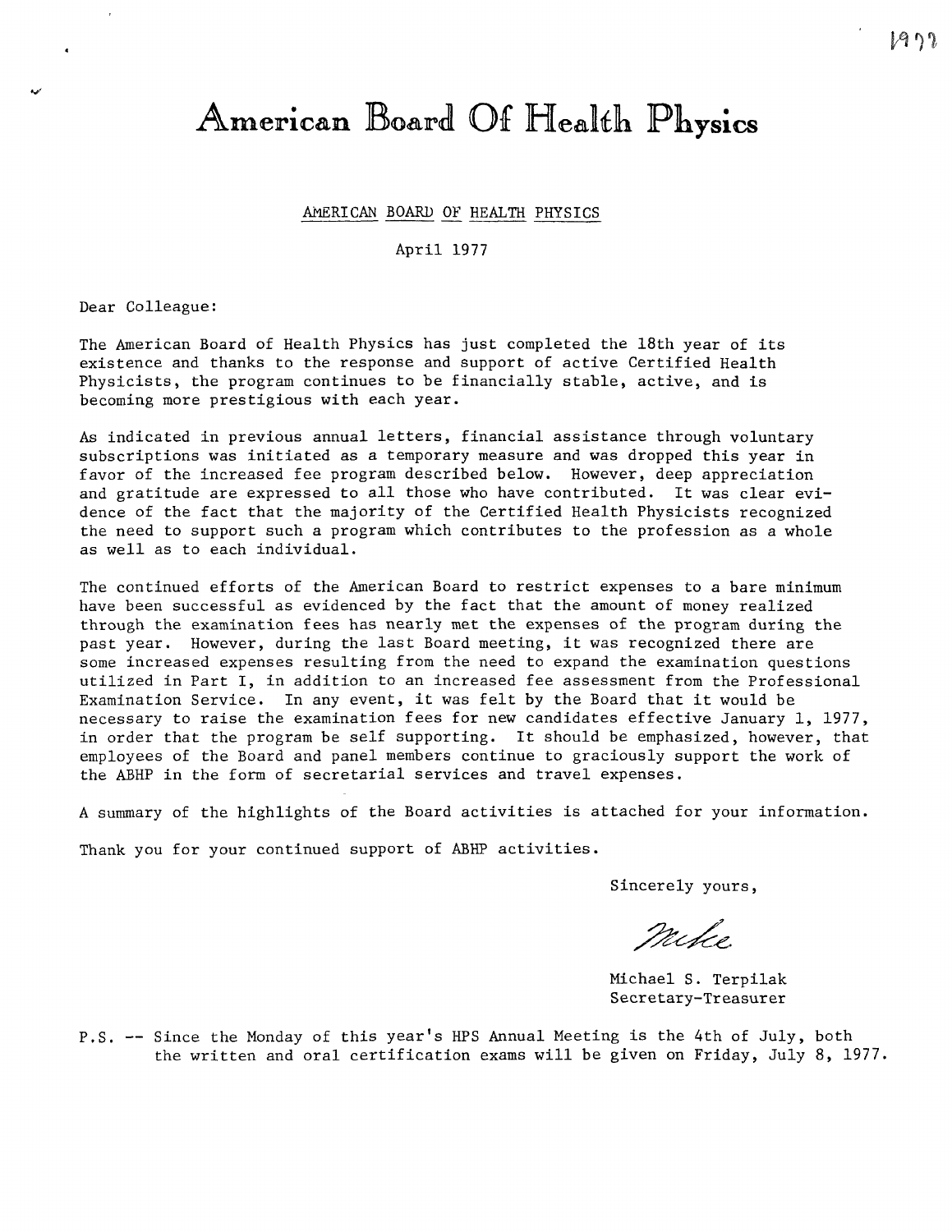## Summary of ABHP 1976 Board Meeting Actions

## 1, Recertification

The Board approved a Recertification Program and appointed a Continuing Education Panel to initiate and implement the program. R, J, Cloutier was appointed as Chairman and R, J, Junkins as Vice-Chairman, Carlyle J, Roberts was appointed as Vice-Chairman, ABHP, to coordinate the activities of the Continuing Education Panel, It is anticipated that the first approved credit courses will be conducted at the annual meeting in Atlanta.

## 2. Panel of Examiners

Certification examinations were conducted in June 1976, graded, and the results approved at the Board meeting in Saratoga Springs, October 1976. Of the 39 candidates who took the full exam, Parts I and II, 17 passed, 11 failed, 8 were requested to take the oral exam, 1 was requested to repeat Part I, and 2 were provided with the option either to repeat Part I or take the oral exam. Of the 52 candidates who took only Part I of the exam, 13 passed and 39 failed.

This year's exam was once again designed to allow specialty groups to demonstrate competence in their area of expertise to a greater extent than in previous years.

## 3. National Registry of Radiation Protection Technologists

The first National Registry of Radiation Protection Technologists examination was given as scheduled on November 13; 1976. There were 90 applicants approved of which 83 took the exam at 20 locations, 62 (75%) were successful. The Board does not feel that this higherthan-expected percentage of successful candidates indicates that the exam was too easy. Rather, it is believed that the numerous training programs developed around the country in preparation for the examination were a significant factor. Candidates will be notified as soon as possible.

The NRRPT Board was held on January 25th and 26th after which the exam results will be available and the applicants will be notified. Those applicants which were approved and did not take the exam will still be eligible to take the exam next year. The next NRRPT exam will be given in November 1977.

#### 4. Application Fees

The Board approved an increase in the application fees for new candidates. Effective January 1, 1977, the certification fees will be as follows: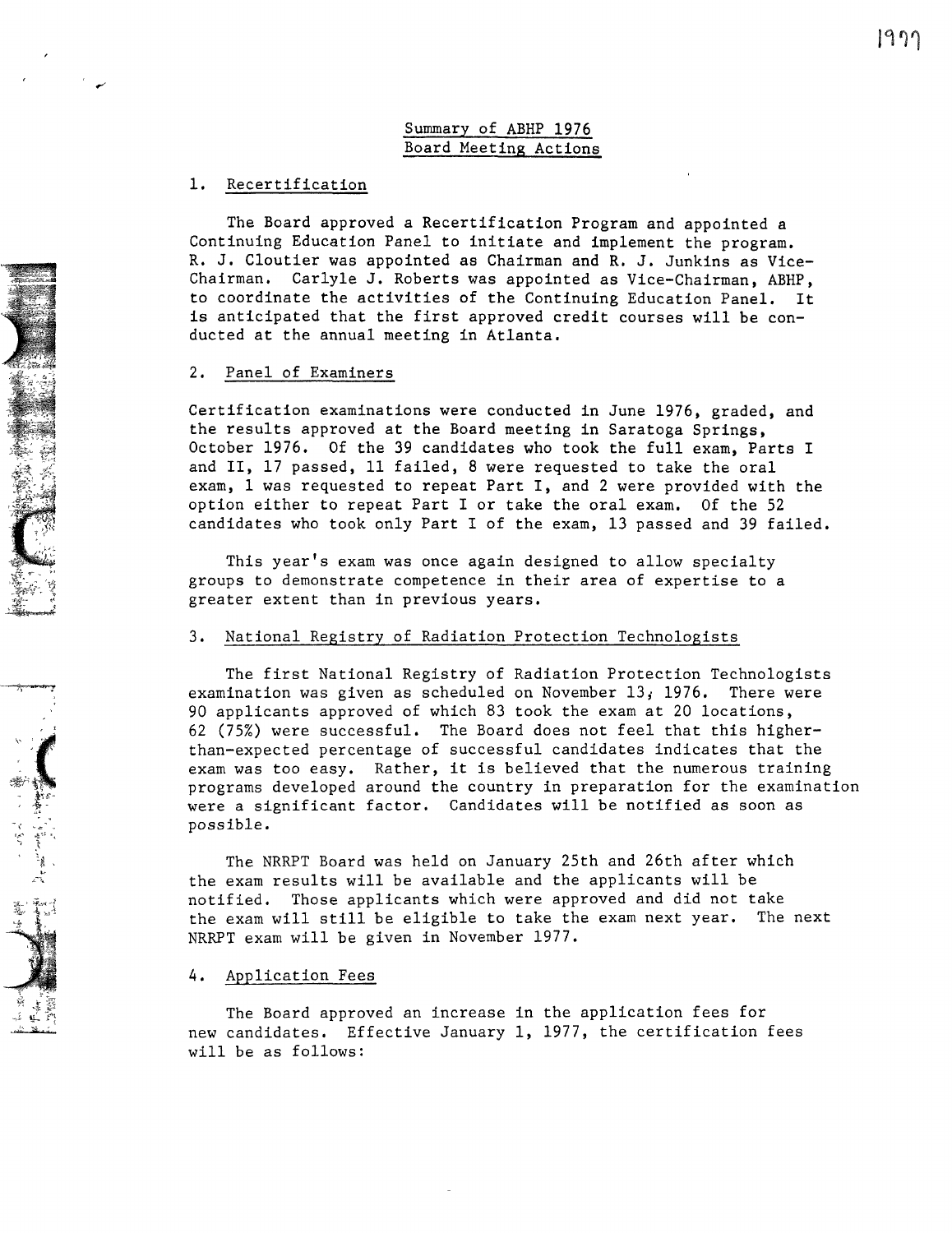| Certification Step                                                                                   | Fee   |
|------------------------------------------------------------------------------------------------------|-------|
| Application to take Part I of<br>written examination                                                 | \$50  |
| Application for Regular Examination<br>to take Parts I and II of the<br>written examination together | \$100 |
| Application to take Part II of<br>written examination only                                           | \$50  |
| Charge for certification plaque                                                                      | S15.  |

## 5. Treasurer's Report

The Treasurer's report by Mr. Bryce Rich indicates total assets of \$14,903.85 as of December 31, 1976. It is anticipated that the present increases in application fees for Parts I and II of the examination will provide sufficient funds to support the examination without additional voluntary subscription from Certified Health Physicists.

## 6. ABHP Brochure

The ABHP brochure is in its final stages and should be available by the annual meeting in Atlanta.

## 7. Exam Panel Officer Appointments and Member Replacement

Retiring

Replacement

M. Terpilak Steele (Inactive) W. Patterson J. Denovan

Panel Officer Appointments were:

N. A. Greenhouse - Chairman R. R. Bowers - Vice Chairman

8. ABHP Member Replacements

Retiring

## Replacement

B. Reinig T. Gerusky D. Myers C. Roessler

In addition, the following ABHP officers were elected:

B. L. Rich - Chairman C. J. Roberts - Vice-Chairman M. S. Terpilak - Secretary-Treasurer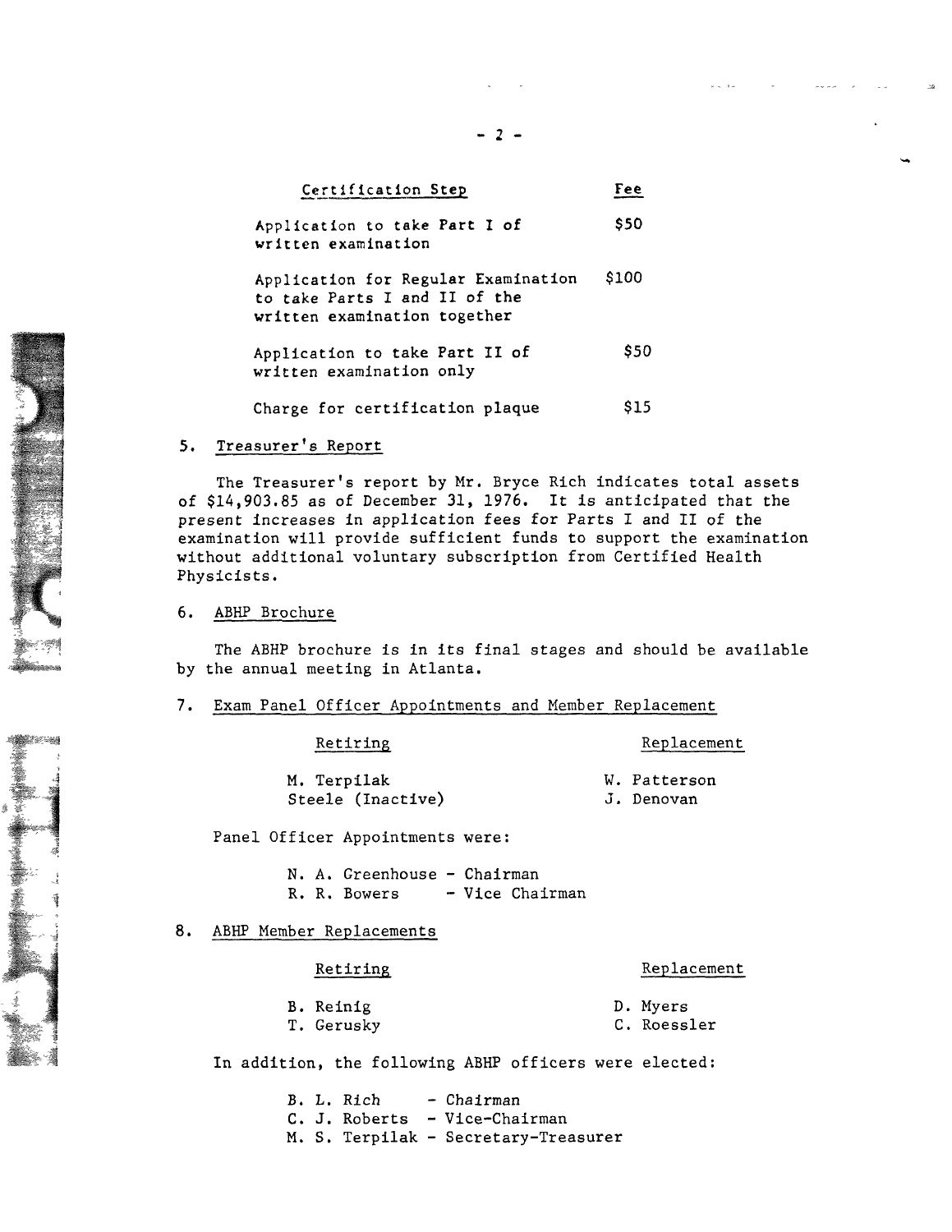At this time, the American Board of Health Physics would like to express our sincere thanks and gratitude to outgoing Chairman Bill Reinig and Board Member Tom Gerusky, for their inspiring leadership, guidance, devotion and their support during their term of office, Thanks again for a job well done,

9, An RPS letter to the ABHP requesting consideration of three general subjects was discussed. Chairman Reinig was commissioned to respond to the RPS as indicated below:

a. Code of Ethics for HP Practice

,.

- Response: The ABHP supports/encourages the formulation of a code of ethics as a guide but recognizes that such a code is very nearly unenforceable. The ABHP Code of Ethics which every CHP has accepted by signature, is referenced.
- b. The request for the establishment of a professional reference function.
	- Response: The ABHP will not participate in establishing such a service and strongly advises against attempting any action. It is felt that most conflicts involve management prerogatives and would very soon involve the ABHP (or RPS) in areas outside their charter to evaluate (Technical Expertise).
- c. "Hot Line Response" to HPs with Problems
	- Response: The ABHP declines to participate on the basis that a proper response would generally require a site visit (for which we are not equipped) and considerable legal liability vulnerability. It is felt that personal relationships (knowing someone with whom to consult) is a professional skill, and should be developed on an individual basis.

## 10. CHPs as "Qualified Experts" in Therapy Machine Calibration

T. Gerusky, S. Vickers and M. Terpilak reported that the request of A. Tschaeche (concerning apparent California State discrimination against CHPs) had been satisfied, and that the problem appears to be resolved. It was felt that action by Gerusky has resulted in a modification in the State requirements and that the current standards were reasonable. T. Gerusky was asked to write Tschaeche explaining the Board action and to S. Davis (New York State Radiation Health Head) to encourage an equally fair recognition of CHP expertise.